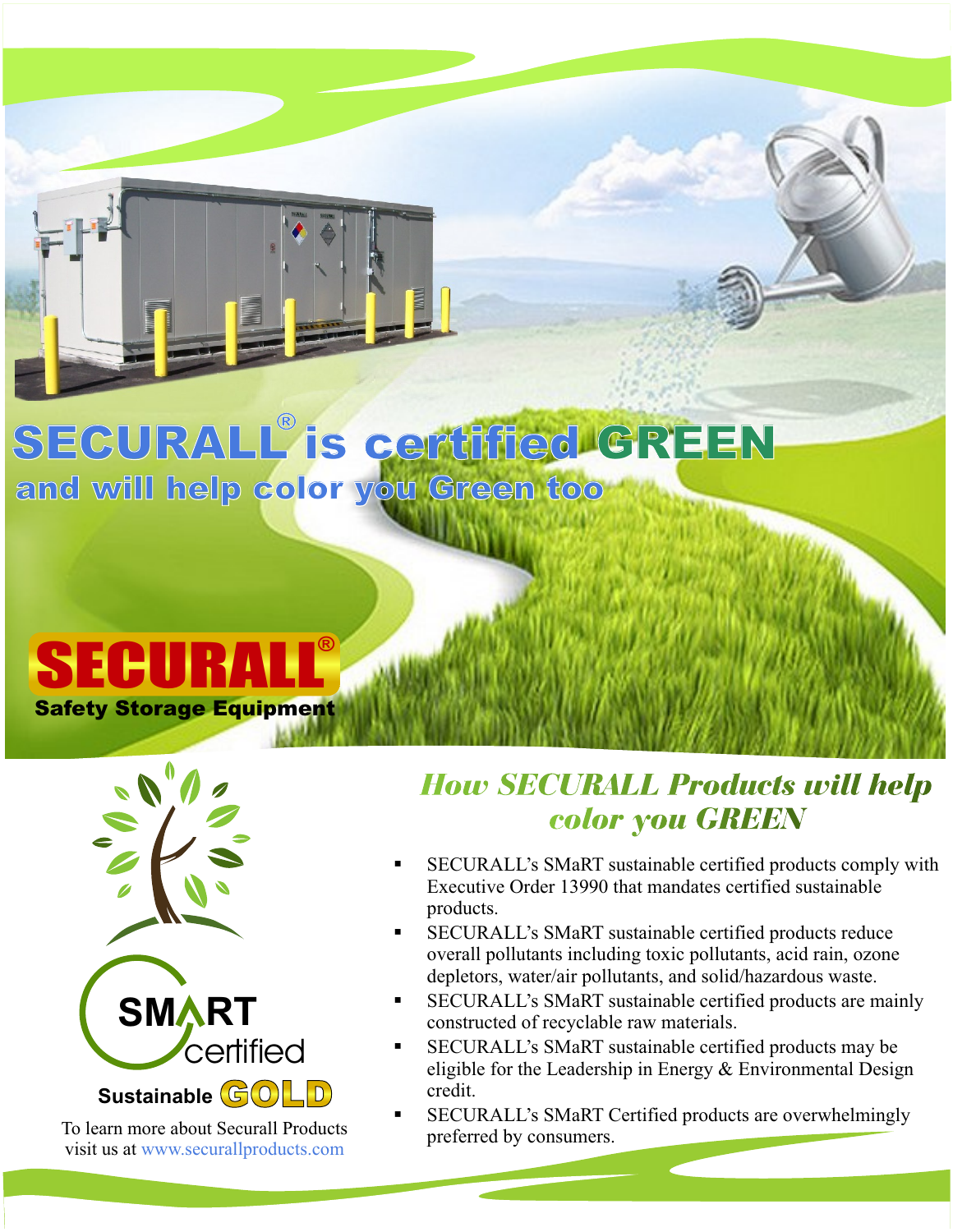

1511 Wisconsin Avenue, NW • Washington, DC 20007

# **SMaRT© CERTIFICATION**

This independent third party certification has been awarded to

## **Securall**

In recognition of

### **Securall's Achievement of SMaRT Gold Sustainable Product Certification for:**

Steel Platform | Buildings • Cabinets/Containers/Safes • Doors

### **LCA & Sustainable Products Standards Education©**





*The Deepest Shade of Green*©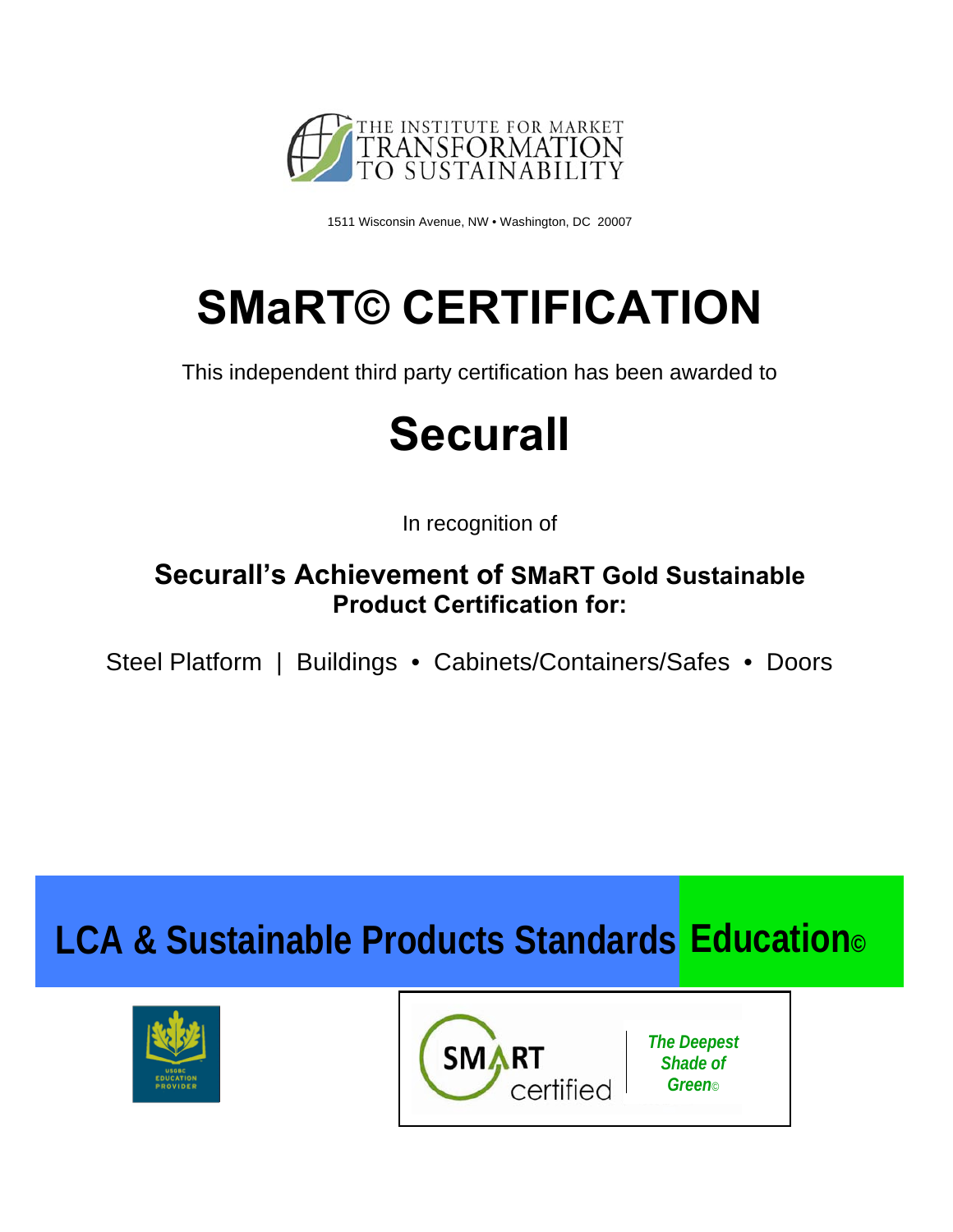### ECURAL Safety Storage Equipment

5122 N. STATE ROAD 39 LAPORTE, IN 46350 Phone (888) 326-7890 Fax (888) 324-3780

Earned

78

*www.securallproducts.com*

## **SMART Second** certified **Sustainable Gold**

| <b>CERTIFICATION RECEIVED:</b> |            | <b>GOLD</b> |
|--------------------------------|------------|-------------|
| <b>POINTS RECEIVED:</b>        |            | 78          |
| AREA ASSESSED                  | <b>PTS</b> | PTS.        |

Safe for Public Health and Environment Renewable Energy or Reduction in Energy Materials (Recycled Content, Biobased, EPP) Manufacturing | Facility Requirements ReclamationEnd of Life Practices Innovation in Manufacturing 3 1 2 6 2  $\Omega$ 28 \* Required

### TOTAL POINTS EARNED

Sustainable 28-40 pts | Sustainable Silver 41-60 pts | **Sustainable Gold 61-89 pts** Minimum Points Required \*







CERTIFIED BY: The Institute for Market Transformation to **Sustainability** 1511 Wisconsin Avenue Washington DC 20007 202.338.3131 Prodcert@eco2smart.com

#### **MISSION**

SECURALL'S mission is to provide quality, safe and code compliant steel cabinets, lockers/buildings, safes and steel doors throughout the world to ensure the safety of people and the environment. SECURALL will continue its commitment to being proactive in environmental, health and safety issues at its facility and throughout communities and facilities that purchase its products.

A&A SHEET METAL PRODUCTS, INC.

#### **WHY IS THE CERTIFIED SUSTAINABLE PRODUCT NECESSARY?**

Credible information based on third party product certification to an approved, transparent, consensus-based sustainable product standard is the best product information about the environment and social equity. It eliminates unlawful, harmful and widespread greenwash.

#### **WHY IS SMaRT THE CHOSEN STANDARD?**

**SMaRT** is a multi-attribute standard and is very comprehensive incorporating over 42 other world class environmental standards.

**SMaRT** requires adherence to the FTC Environmental Marketing Guides.

**SMaRT** requires an ISO compliant LCA for certification. LCA evaluates environmental benefits of a product over its entire life from raw materials extraction to reuse.

### **SMaRT - Other Frequently Asked Questions**

- **SECURALL PRODUCT SPECIFICATIONS**<br>■ Made of 99% steel, a highly sustainable material being made of high ratio of recycled content.<br>■ Manufactured using cleaner energy sources since 2000.
- 
- Manufactured using cleaner energy sources since 2000.<br>■ Reclamation program in place for 100% of its product line through
- §referrals to the Steel Recycling Institute. Products are tested and/or approved by multiple agencies such as Factory Mutual, Intertek Testing Laboratories, and Underwriters
- Laboratory to ensure safety, durability, and performance.<br>■ Complies with OSHA, NFPA, and EPA Guidelines.
- Complies with OSHA, NFPA, and EPA Guidelines.<br>■ Products designed to store flammables, corrosives/acids, paint/ink, hazardous waste, liquid propane, medical gases, pesticides/herbicides, office/tooling, fire rated metal doors, fire rated gun safes, and tornado<br>safe rooms.
- §safe rooms. Please contact a sales representative for a quotation on any of your needs listed above.

Contact Information custserv@securallproducts.com Phone: 888-326-7890 Fax: 219-324-3780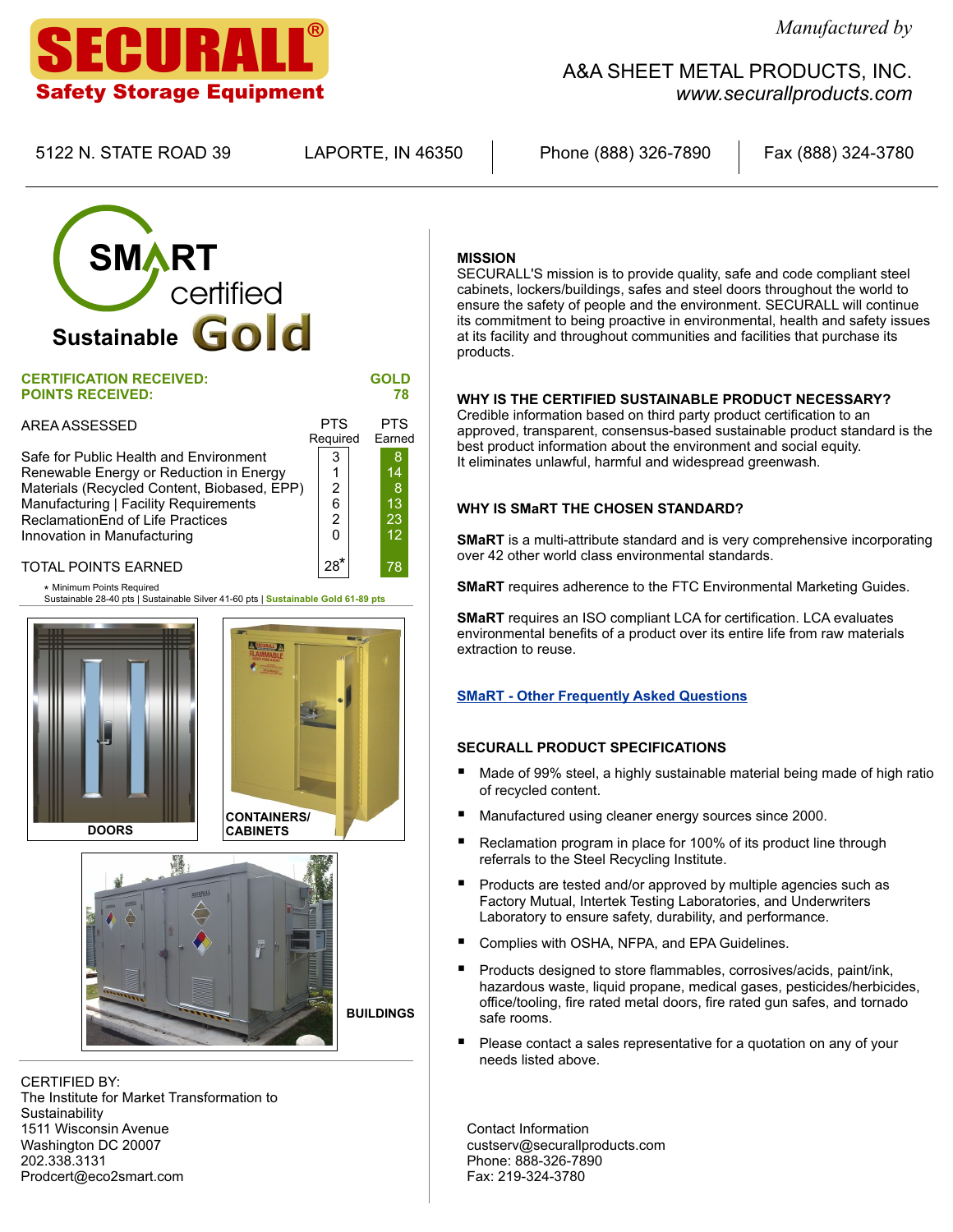



Questions & Answers

- Q: What Does SMaRT Stand For?
- A: Sustainable Materials Rating Technology
- Q: What are SMaRT Sustainable Products?
- A: They are independently certified products deemed to be the best option for the overall sustainability of the environment.
- Q: How are SMaRT Sustainable Products Identified?
- A: In order to achieve SMaRT Certification a company must score a minimum of 28 out of 157 possible points in the following areas covering all product stages across their supply chain:
	- 1. Safe for Public Health
	- 2. Safe for the Environment
	- 3. Energy Reduction and Renewable Energy Materials
	- 4. Overall Company/Facility Sustainability Requirements including Social Equity
	- 5. Reduce, Reuse, and Reclamation Programs in Place
- Q: How are SMaRT Sustainable Products Certified?
- A: Manufacturers must:
	- 1. Complete the application process
	- 2. Pass an audit
	- 3. Execute a legally binding contract certifying that the data submitted is accurate, not misleading, and qualified professionals were used
	- 4. Publish a summary of the certification
	- 5. Pass a third party audit
	- 6. Renew and verify certification every three years in order to stay current with environmental trends